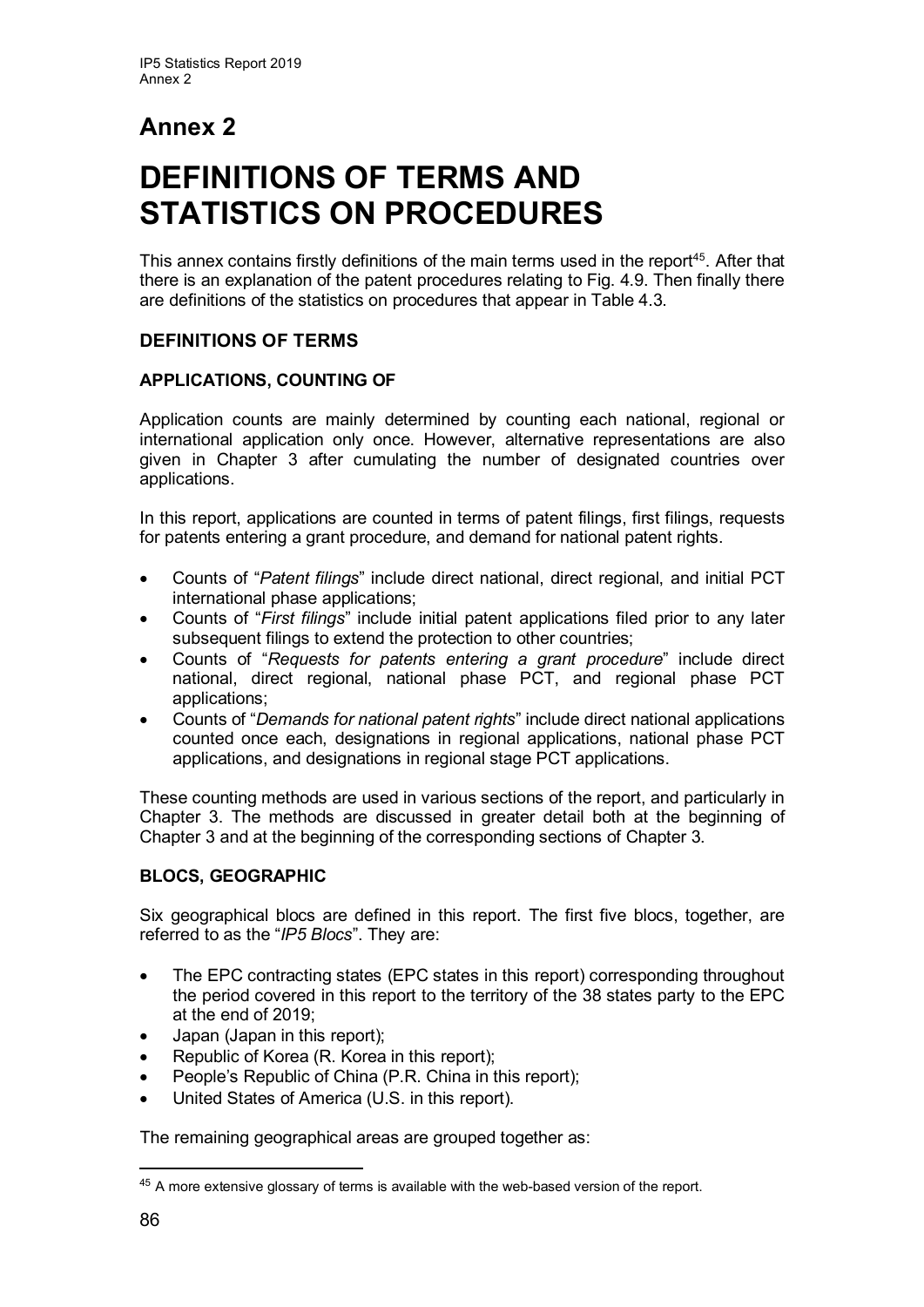The rest of the world (Others in this report).

These blocs are referred to as blocs of origin on the basis of the residence of the firstnamed applicants or inventors (throughout the report) or as filing blocs on the basis of the place where the patents are sought (in Chapters 3 and 5).

## **DEMANDS FOR PATENT RIGHTS**

Demand for patent rights refers to applications for patents for invention. The counts of patent filings (see above) are made principally by counting each national, regional, or international application only once. However, alternative representations are also given in Chapter 3 in terms of the demands for national patent rights, after cumulating the number of designated countries over applications. This makes a difference only in regard to systems where multiple countries can be designated in an application (PCT and regional systems). Demands for "*national*" patent rights effectively measures the number of national patent applications that would have been necessary to seek patent protection in the same number of countries if there were no PCT or regional systems. The counts include direct national filings, designations in regional systems, national stage PCT applications, and designations in regional stage PCT applications.

#### **DIRECT APPLICATIONS**

"*Direct*" applications are filed directly with the country or regional patent office where protection is sought and are counted in the year they are filed. They are distinguished from "*PCT*" applications in order to distinguish the two subsets of applications handled by patent offices.

#### **DOMESTIC APPLICATIONS**

These are defined as all demands for patents made by residents of the country where the application is filed<sup>46</sup>. For the purpose of reporting statistics for the EPC contracting states considered as a bloc, domestic applications are given with regard to the applications made by residents from anywhere inside the EPC bloc. For example, applications made by residents of France in one of the other EPC contracting states are counted as domestic demand in the EPC bloc.

#### **FIRST FILINGS**

These are applications filed without claiming the priority<sup>[47](#page-1-1)</sup> of another previous filing and are counted in the year they are filed. They are usually made in the home country or region. All other applications are subsequent filings, usually made within one year of the first filings. In the absence of a complete set of available statistics on first filings, it is assumed in this report that domestic national filings are equivalent to first filings<sup>[48](#page-1-2)</sup> and that PCT filings are subsequent filings. Currently, USPTO first filing data, unless otherwise noted, also include a substantial proportion of applications that are continuations of applications previously filed at the USPTO. See also *APPLICATIONS, COUNTING OF*.

<span id="page-1-0"></span><sup>46</sup> For the USPTO, this is by the residence of the first-named inventor; For the EPO, the JPO, the KIPO, and the CNIPA, this is by the residence of the first-named applicant.

<span id="page-1-1"></span><sup>&</sup>lt;sup>47</sup> See the Article 4A to 4D of the Paris Convention at the WIPO web site;

[www.wipo.int/treaties/en/ip/paris/](http://www.wipo.int/treaties/en/ip/paris/)

<span id="page-1-2"></span><sup>48</sup> The data source used for patent families allows a precise count of first filings. Except in the sections on patent families, an approximation of the number of first filings in the EPC Bloc is made by adding first filings at the EPO to aggregated domestic national applications in the EPC contracting states.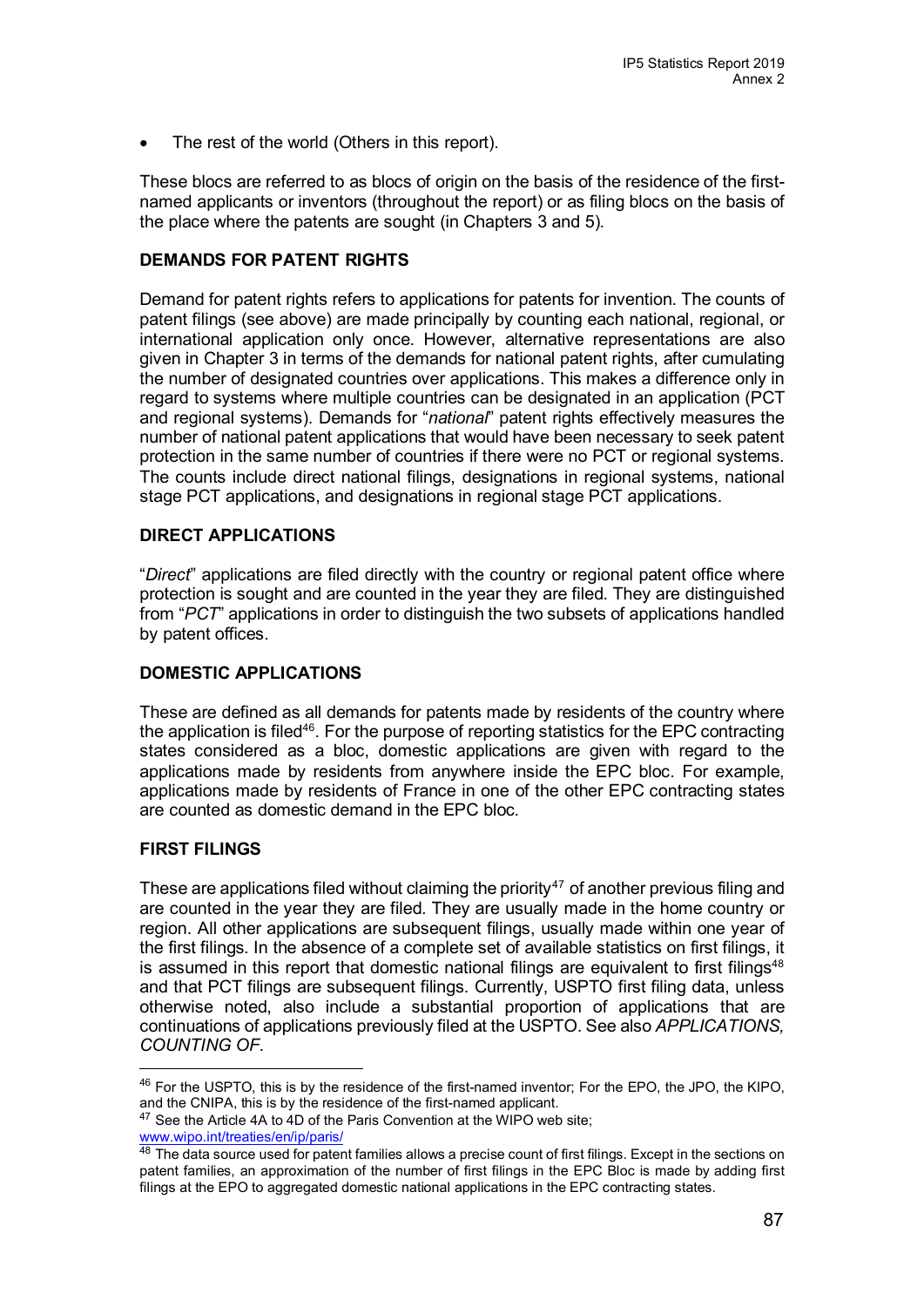# **FOREIGN APPLICATIONS**

These are defined as all demands for patents made by residents of a location outside of the country or region where the application is filed<sup>49</sup>. See the term definition for Domestic Applications for additional details.

## **GRANTS, COUNTING OF**

Grant counts in Chapter 3 are based on the WIPO Statistics Database<sup>50</sup>. They are counted in the year that the grants are issued or published. As with the demand for patent rights, the demand for rights granted in each bloc are considered after cumulating the number of designated countries for which national patent rights have been granted via regional procedures. The counts in Chapter 4 and proportions of PCT grants in Chapter 5 are based on IP5 Offices data.

#### **CROSS FILINGS**

IP5 cross filings are patent applications filed at the IP5 Offices during the same time period (i.e. calendar year in this report) and claiming the same priority. Such applications can be filed as direct national, direct regional or PCT that entered the national or regional stage during the reporting period. The priority application may have been filed in any patent office in the world. Cross filings are filed in at least two and up to all five IP5 Offices. Counts of cross filings are based on the number of underlying priorities claimed in subsequent patent applications filed in the reporting period.

The counts of cross filings are considered an indicator for shared workload among the IP5 Offices. Cross filings are therefore reported according to the year of the subsequent applications.

Contrary to patent families involving activity in the individual EPC Contracting States, cross filings in Europe are limited to subsequent filings at the EPO. Cross filings are reported according to the year of the subsequent applications while patent families are reported according to the year of the priority applications.

# **PATENT FAMILIES**

A patent family is a group of patent filings that claim the priority of a single filing, including the original priority forming filing itself and any subsequent filings made throughout the world. Groups containing only utility model applications are excluded. Provisional patent filings are allowed. The patent family counts are made using the reference DOCDB database at EPO, which is fed with data from patent publications from patent offices worldwide. But, only for the patent family measures of first filings in Chapter 3, the numbers of domestic national filings are taken, which means that the numbers of first filings in Table 3 conform to those in Fig. 3.4. This has been implemented since the previous edition of this report. The proportions of the overall numbers of first filings that generated families using the PCT in Fig. 5.5 make use only of patent families data, as in previous reports. For the purposes of this report<sup>[51](#page-2-2)</sup>, IP5

<span id="page-2-0"></span><sup>49</sup> For the USPTO, this is by the residence of the first-named inventor; For the EPO, the JPO, the KIPO, and the CNIPA, this is by the residence of the first-named applicant.

<span id="page-2-1"></span><sup>50</sup> [www.wipo.int/ipstats/en/statistics/pct/index.html](http://www.wipo.int/ipstats/en/statistics/pct/index.html)

<span id="page-2-2"></span><sup>&</sup>lt;sup>51</sup> The additional statistical tables that are available at the web site, and previous editions of this report, also give statistics on Trilateral Patent families and Four blocs families. These are a filtered subset of patent families for which there is evidence of patenting activity in all the Trilateral blocs (EPC, Japan, and U.S.), or all the Trilateral blocs and R. Korea, respectively.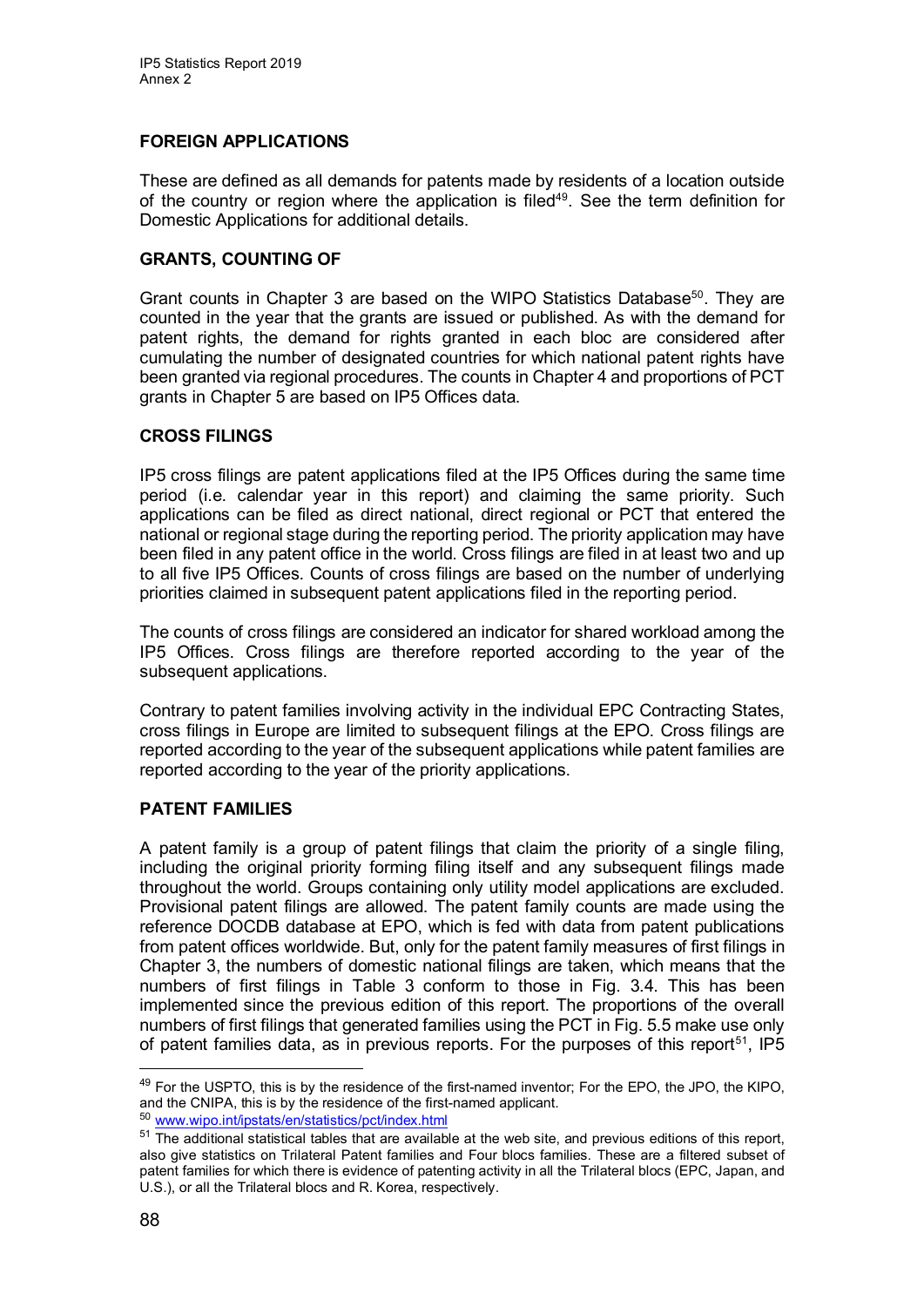patent families are a filtered subset of patent families for which there is evidence of patenting activity in all IP5 Blocs.

#### **PATENTS IN FORCE**

Patents in force are patents that have not yet expired. Patents may expire for several reasons, two of the most common being the completion of their patent term and the failure to pay a required maintenance fee.

#### **PCT APPLICATIONS**

Applications that are filed under the PCT are first handled by appointed offices during the international phase. About 30 months after the first filing, they enter the national/regional phase to be treated as national or regional applications according to the regulations of each designated office where protection is sought. "PCT" applications are distinguished from "direct" applications in order to distinguish the two subsets of applications handled by patent offices. PCT applications are usually counted in the year that they enter the national (or regional) phase, although in some parts of this report they are counted in the year of filing in the earlier international phase<sup>52</sup>.

#### **REQUESTS FOR PATENTS ENTERING A GRANT PROCEDURE**

These are filings that entered a grant procedure and include direct national, direct regional, national phase PCT, and regional phase PCT applications. Direct national and direct regional applications enter a grant procedure when filed, while in the case of PCT applications, the grant procedure is delayed to the end of the international phase.

#### **SUBSEQUENT FILINGS**

Subsequent filings are applications filed that claim the priority<sup>[53](#page-3-1)</sup> of a previous filing and usually are made within one year of the first filings. See also FIRST FILINGS. Currently, USPTO subsequent filings data also include a substantial proportion of applications that are continuations of applications previously filed at the USPTO.

<span id="page-3-1"></span>

<span id="page-3-0"></span> $52$  An international phase PCT application can in theory be a first filing but is usually a subsequent filing made up to twelve months after a first filing. A national (or regional) phase PCT entry can follow on from the corresponding international phase PCT filing and is made up to 30 months after the first filing. 53 See the Article 4A to 4D of the Paris Convention at the WIPO web site,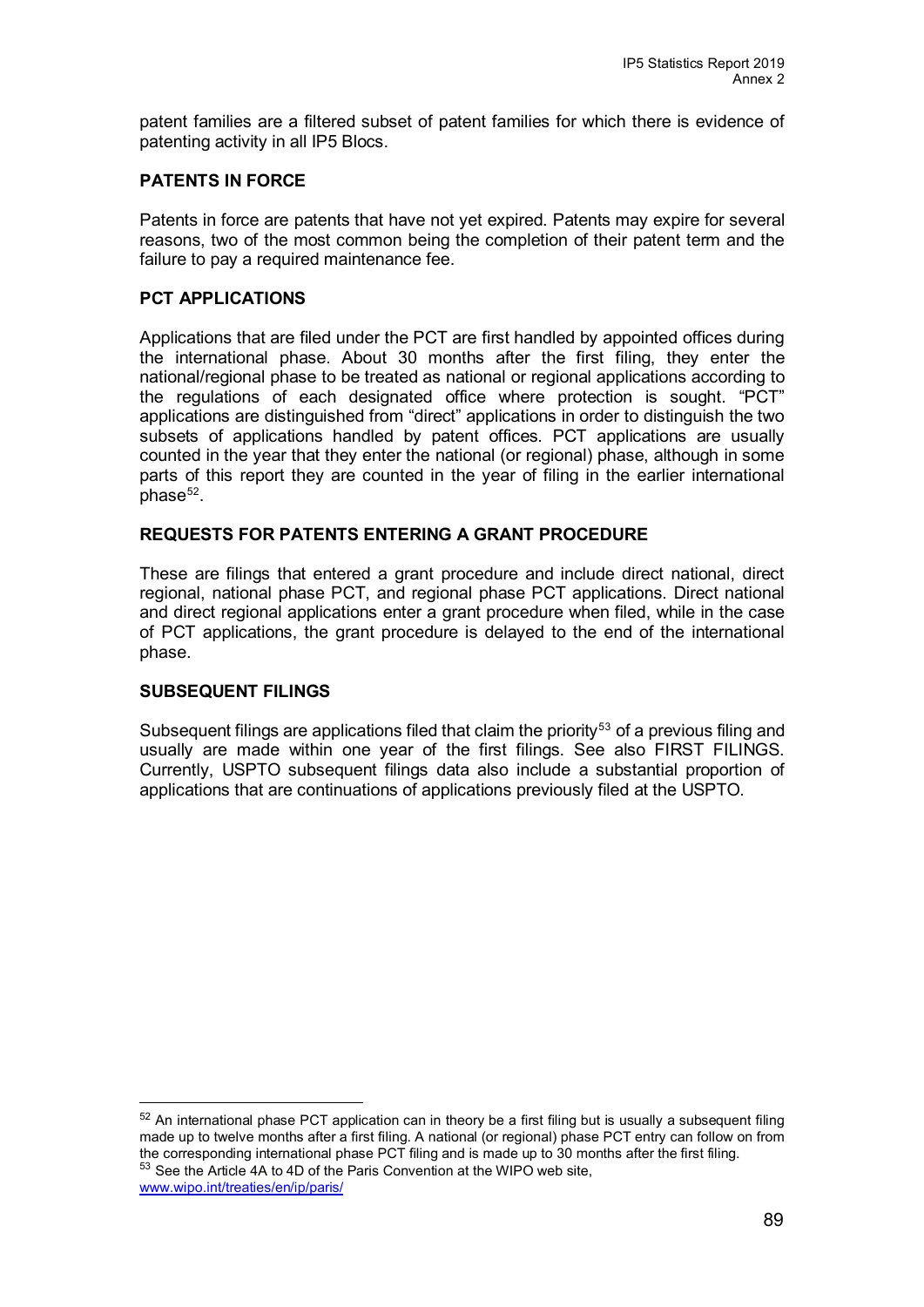# **EXPLANATIONS OF THE PATENT PROCEDURES**

The following section contains additional explanations of the IP5 Offices patent procedures as shown in Fig. 4.9.

#### **EXAMINATION: SEARCH AND SUBSTANTIVE EXAMINATION**

Each of the IP5 Offices examines a filed patent application based upon novelty, inventive step, and industrial applicability. At the EPO, the process involves two phases: a search to establish the state of the art with respect to the invention and a substantive examination to evaluate the inventive step and industrial applicability. For the second phase, a separate request has to be filed no later than six months after publication of the search report.

In the national procedures before the JPO, the KIPO, the CNIPA, or the USPTO, the search and substantive examination are undertaken in one phase.

Filing of a national application with the USPTO is taken to imply an immediate request for examination. At the JPO, the KIPO, and the CNIPA, deferred examination systems exist and filing of a national application does not imply a request for examination. This may be made up to three years after filing for the JPO, the KIPO and the CNIPA.

The international searches and international preliminary examinations carried out by the IP5 Offices as PCT authorities are not included in the flow chart.

#### **PUBLICATION**

In the IP5 Offices, the application is to be published no later than 18 months after the earliest priority date, or otherwise the date of filing (in case of a first filing). The application can be published earlier at the applicant's request. In each of the IP5 Offices, the publication process is independent of other office processes, such as examination. Also, at the USPTO, an application that has not and will not be the subject of an application filed in foreign countries does not need to be published if an applicant so requests.

#### **GRANT, REFUSAL / REJECTION, WITHDRAWAL**

When an examiner intends to grant a patent, this information is communicated to the applicant: announcement of grant (EPO), decision to grant (JPO), decision to grant (KIPO), decision to grant (CNIPA), and notice of allowance (USPTO). If a patent cannot be granted in the form as filed before the office, the intention to reject the application is communicated to the applicant: (unfavourable) examination Report (EPO), notification of reason for refusal (JPO), notification of reason for refusal (KIPO), notification of reason for refusal (CNIPA), and office action of rejection (USPTO). The applicant may then make amendments to the application, generally in the claims, after which examination is resumed. This procedural step is iterated as long as the applicant continues to make appropriate amendments. Then, either the patent is granted or the application is finally rejected-intention to refuse (EPO), decision of rejection (JPO), decision of rejection (KIPO), decision of rejection (CNIPA), final rejection (USPTO) - or withdrawn by the applicant - withdrawal (EPO), withdrawal or abandonment (JPO), withdrawal or abandonment (KIPO), withdrawal or abandonment (CNIPA), and abandonment (USPTO). In addition, if no request for examination for an application is filed to the EPO, the JPO, the KIPO, or the CNIPA within a prescribed period (six months after publication of the search report for the EPO, three years from the date of filing for the JPO, the KIPO and the CNIPA), the application will be deemed to have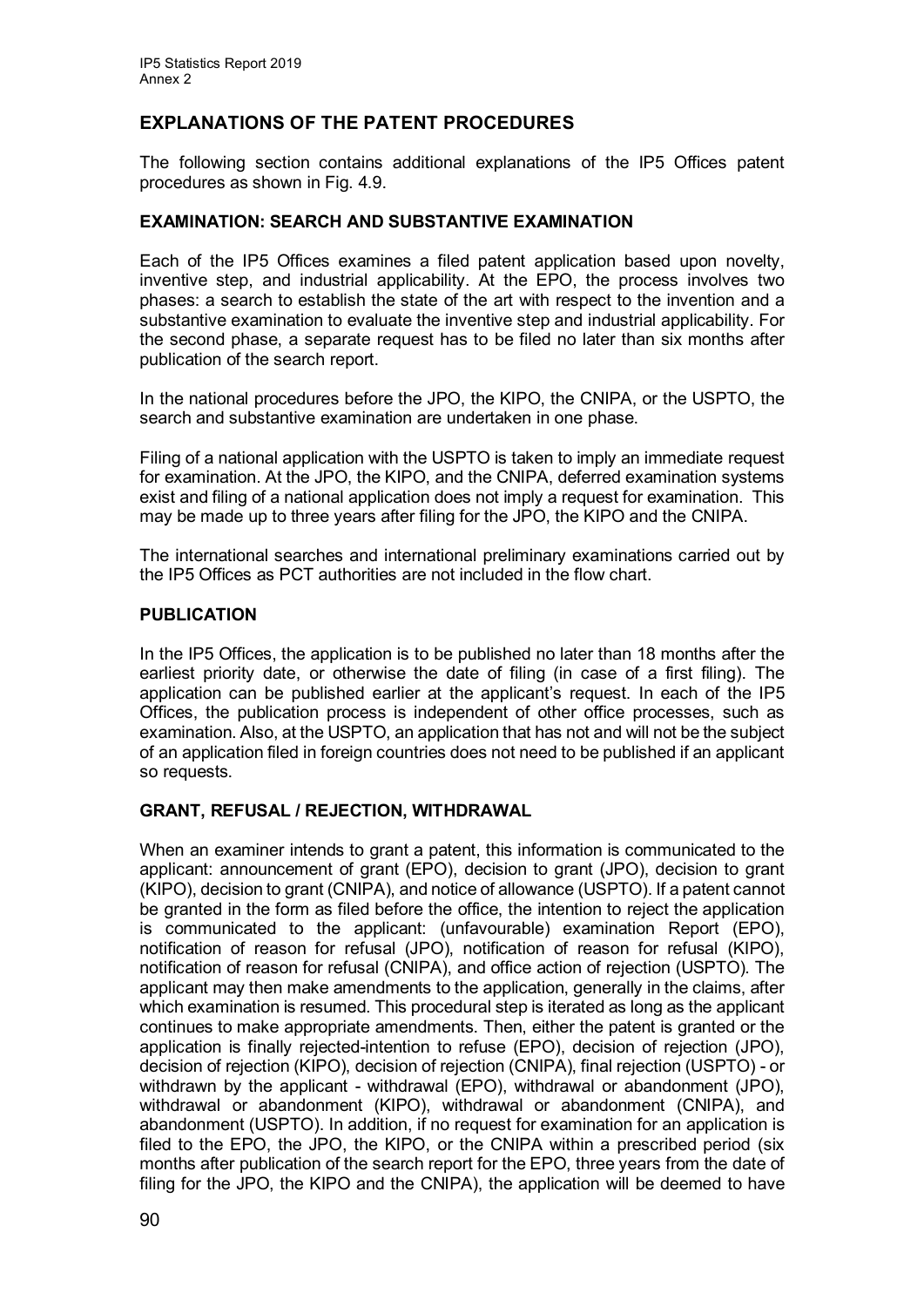been withdrawn. In all five procedures, an applicant may withdraw or abandon the application at any time before the application is granted or finally refused.

After the decision to grant the patent, the patent specifications are published if certain administrative conditions are fulfilled, known as Publication of patent (the EPO, the JPO, the KIPO, the CNIPA, and the USPTO). At the USPTO, this action also is referred to as "Patent issuance." Patents granted by the EPO are also then subject to validation in the designated member states where the applicant is seeking patent protection.

#### **OPPOSITION**

The opposition procedures allow third parties to challenge a patent granted before the granting office.

There is no opposition system at the KIPO, and the CNIPA.

At the EPO, the period for filing opposition(s) begins after granting of the patents and lasts nine months. If successful, the opposition can lead to a revocation of the patent or to its maintenance in amended form. Furthermore, the patentee may request a limitation or a revocation of his own patents.

At the JPO, only within six months from the date of publication of the Gazette containing the patent, any person may file an opposition to the grant of the patent. The examination of the opposition shall be conducted by documentary examination.

At the USPTO, prior to the implementation of the AIA on September 16, 2012, there were two types of third party opposition procedures: interference and re-examination. The AIA revised these and introduced some additional procedures. Under the AIA, there are now six distinct procedures for third party opposition, including post grant review, inter parte review, business method review, ex parte re-examination, interference, and derivation.

#### **TRIAL AND APPEAL**

An appeal can be filed by any of the parties concerned against a decision taken by the IP5 Offices. In practice, applicants can appeal decisions to reject an application or revoke a patent, while opponents can appeal decisions to maintain a patent. The procedure is in principle similar for the IP5 Offices. The examining department first studies the argument brought forward by the appellant and decides whether the decision should be revised. If not, the case is forwarded to a Board of Appeal, which may take the final decision or refer the case back to the examining department.

The JPO deals with ex parte appeals (e.g. appeals against examiner's decision of refusal) and inter partes trials (e.g., trials for invalidation). If applicants have an objection to examiner's decision of refusal, they can file an appeal against the examiner's decision of refusal with the JPO. In case the applicants have made an amendment at the time of requesting the appeal against the examiner's decision of refusal, the examination department that has issued said decision will examine the case again. During this examination, only those which are not eligible for patent grant are transferred to the board of trial and appeal where the proceedings of appeals shall be executed. In addition, any interested party can demand a trial for invalidation upon registration of the establishment of rights. At the trial for invalidation, oral proceedings shall be executed in principle.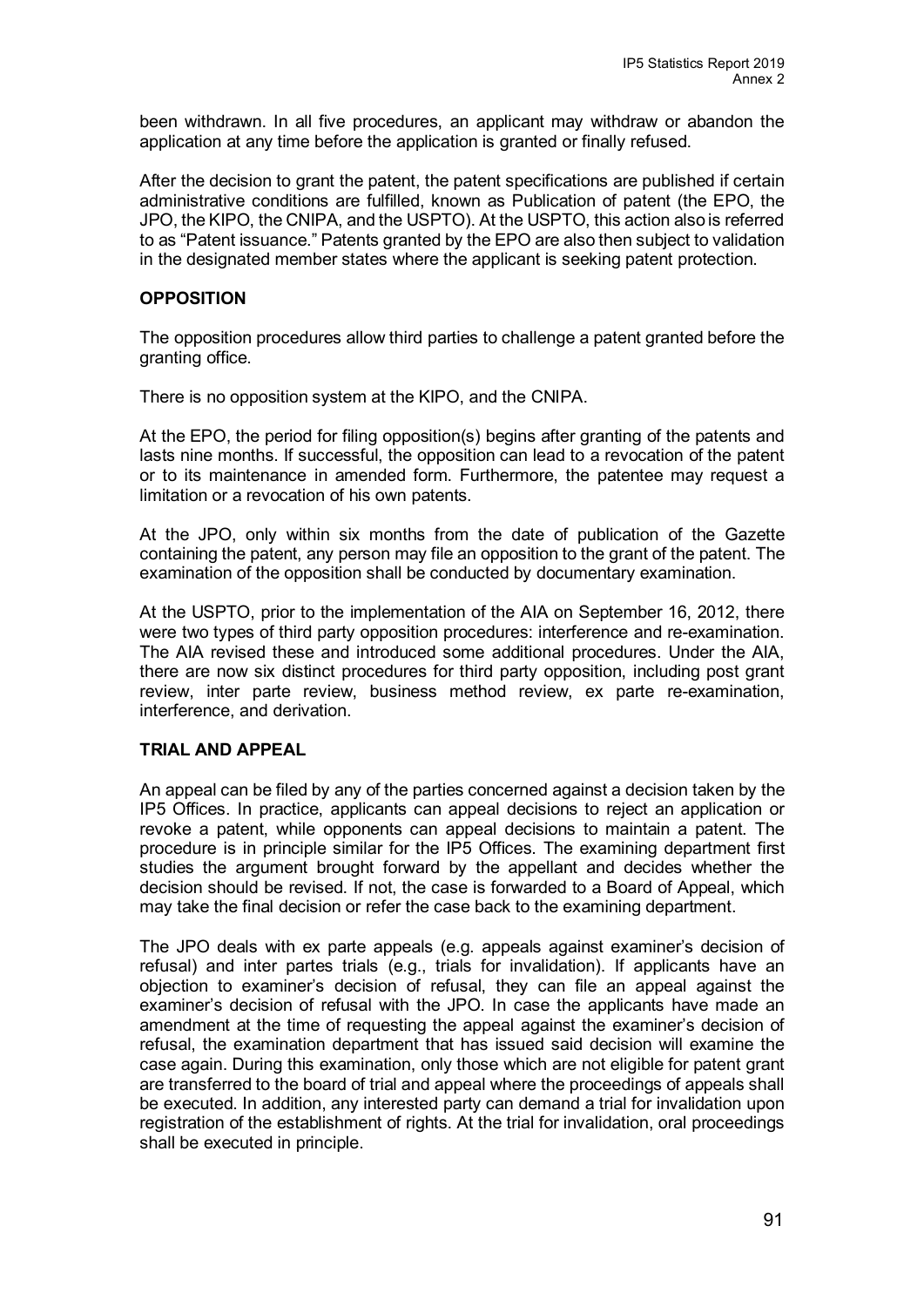The CNIPA has re-examination and invalidation procedures. Where an applicant for a patent is not satisfied with the decision of the CNIPA rejecting the application, the applicant may, within three months from the date of receipt of the notification, request the Patent Re-examination Board to make a re-examination. Where any entity or individual considers the grant of a patent right is not in conformity with the relevant provisions of the Patent Law, a request can be made to the Patent Re-examination Board to declare the patent right invalid.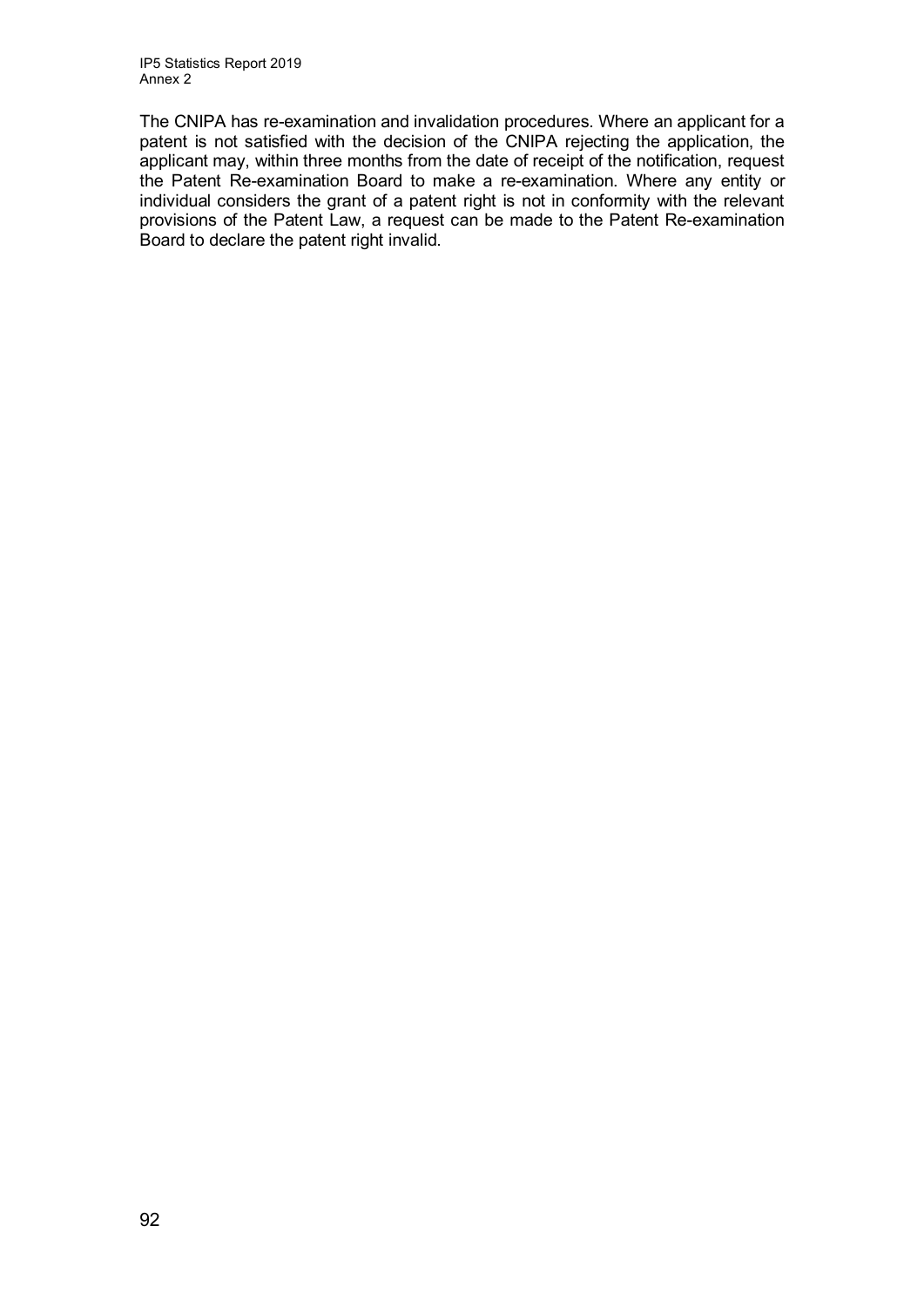# **DEFINITIONS FOR STATISTICS ON PROCEDURES**

The following section contains additional definitions for terminology appearing in Table 4.3 follow.

#### **EXAMINATION RATE**

This rate shows the proportion of those applications, for which the period to file a request for examination expired in the reporting year, that resulted in a request for examination up to and including the reporting year.

For the EPO, the request for examination has to be filed no later than six months after publication of the search. For example, the rate for 2018 relates to applications mainly filed in the years 2014 to 2018.

For the JPO, the period to file a request for examination is three years from filing date. The rate for 2018 relates mainly to applications filed in the year 2015.

For the KIPO, the period to file a request for examination has been changed from 5 years to 3 years from filing date in 2018.

For the CNIPA, the period to file a request for examination is three years from filing date.

At the USPTO, as filing an application implies a request for examination, such a request is made for all applications.

#### **GRANT RATE**

For the EPO, this is the number of applications that were granted during the reporting period, divided by the number of disposals in the reporting period (applications granted plus those abandoned or refused).

For the JPO, the grant rate is the number of decisions to grant a patent divided by the number of disposals in the reporting year (decisions to grant or to refuse and withdrawals or abandonment after first office action).

For the KIPO, the grant rate is the number of patent approvals divided by the number of disposals in the reporting year (sum of the numbers of patent approvals, rejections, and withdrawals after first office action).

The USPTO has revised its calculation to present a grant rate that is more consistent with the other IP5 Offices. In reports prior to the 2011 edition, a USPTO allowance rate was reported rather than a grant rate. In this report, the displayed USPTO grant rate is the total number of issued patents divided by the total number of applications disposed of in the reporting year. RCEs are not included in the disposals. This grant rate differs from the allowance rate usually reported by the USPTO, which counts the total number of applications determined to be eligible by USPTO patent examiners for a patent divided by the total number of applications disposed of in a reporting year. For the allowance rate, RCEs are included in the disposals. Both rates include plant and reissue patent applications in addition to utility patent applications. However, since utility applications comprise over 99 percent of these applications, the rates are almost identical to rates based strictly on utility applications.

#### **OPPOSITION RATE**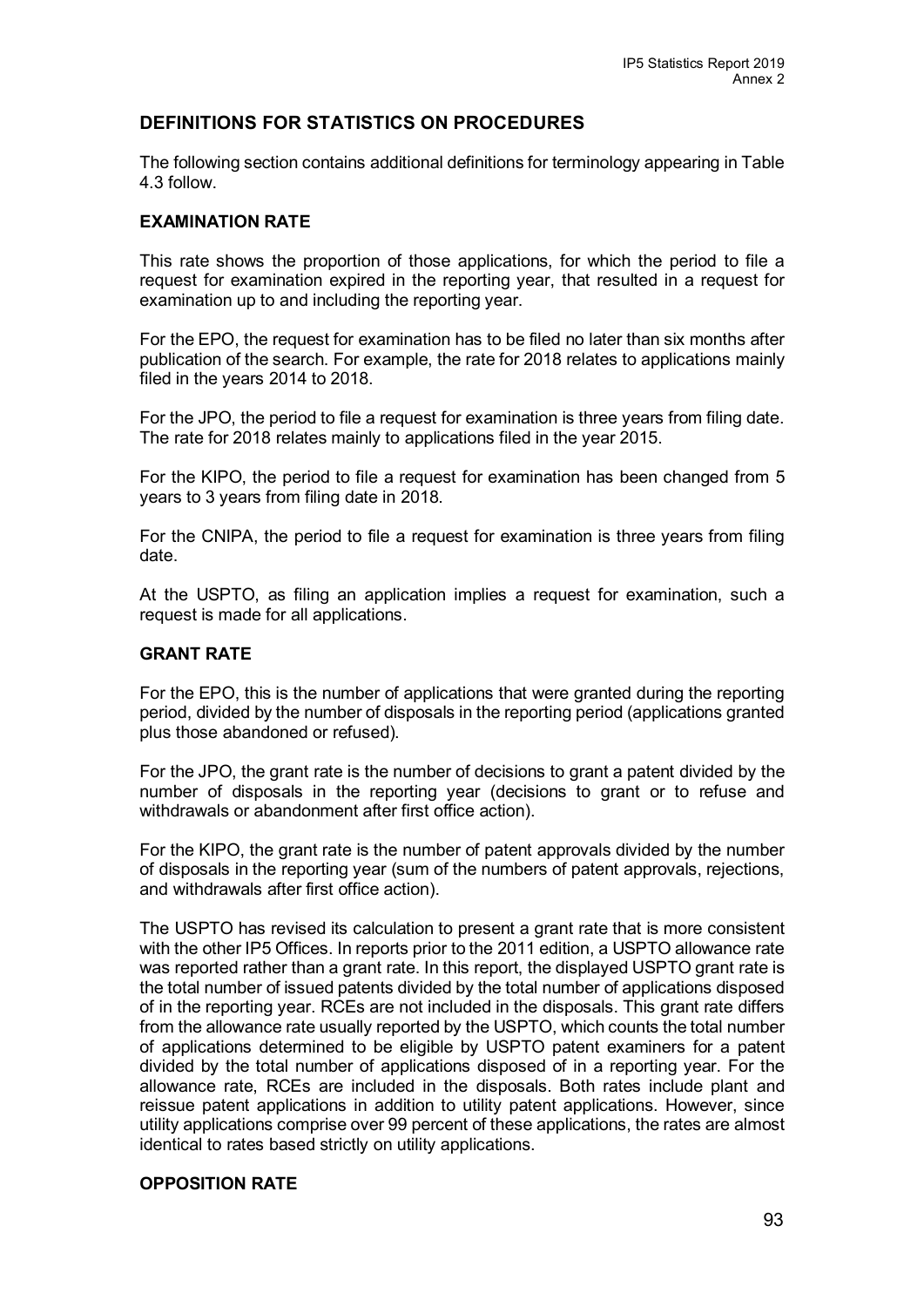This term applies to the EPO and the JPO. The USPTO has opposition procedures but does not currently produce an opposition rate.

The opposition rate for the EPO is the number of granted patents for which the opposition period (which is nine months after the date of grant) ended in the reporting year and against which one or more oppositions were filed, divided by the total number of patents for which the opposition period ended in the reporting year.

The JPO rate is the total number of oppositions (counting one(1) for each patent) filed in the calendar year divided by the total number of granted patents in the calendar year.

#### **APPEAL ON EXAMINATION RATE**

For the EPO, the rate is the number of decisions to refuse in the examination procedure against which an appeal was lodged in the reporting year, divided by the number of all decisions to refuse for which the time limit for appeal ended in the reporting year.

The JPO rate is the total number of appeals against examiners' decisions of refusal filed in the calendar year divided by the total number of examiners' decisions of refusal rendered by the examiners in the calendar year.

For the KIPO, the rate is the number of appeals filed during the year after the examiner's decision to issue a final rejection against a patent application divided by the number of final rejections issued against a patent application during the year.

The USPTO rate, which includes utility, plant, and reissue categories, captures the number of appeals filed after an examiner's decision to issue a final rejection against a patent application. The rate is the number of examiner answers written during the year in response to appeal briefs divided by the number of final rejections issued that year. This rate includes plant patents and reissue patents in addition to utility patents (see above GRANT RATE).

For all five offices, any subsequent litigation proceedings in national courts are not included.

#### **PENDENCY / EXAMINATION / NUMBER OF APPLICATIONS AWAITING REQUEST FOR EXAMINATION**

This does not apply to the USPTO.

This figure indicates the number of filed applications awaiting a request for examination by the applicant.

For the EPO, this indicates the number of applications for which the search report has not been published (pending in search) by the end of the reporting year, added to the number of applications for which the search report has been published but the prescribed period for the request has not expired (six months after publication of the search report).

For the JPO, the KIPO, and the CNIPA, the numbers of applications awaiting request for examination indicate the numbers of applications for which no request for examination has been filed by the end of the reporting year, and for which the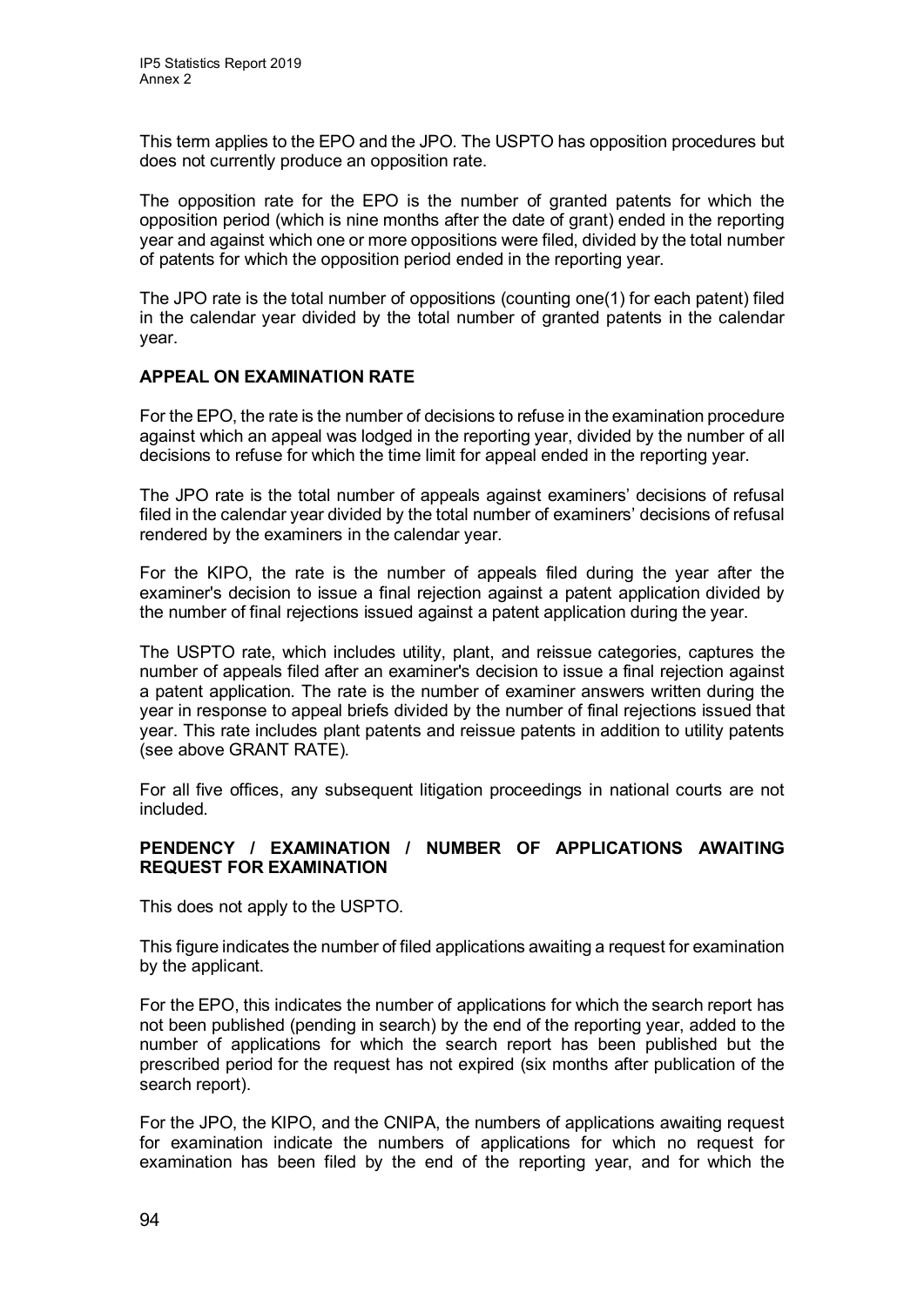prescribed period for the request (three years after filing for the JPO, the KIPO and the CNIPA) has not expired.

For the JPO, numbers include the number of abandoned/withdrawn applications.

#### **PENDENCY / EXAMINATION / NUMBER OF PENDING APPLICATIONS**

For the EPO, this is the number of applications filed for which the search was completed and the request for examination was filed, yet they have not received a final decision by the examining division (announcement to grant, to refuse or abandonment) by the end of the reporting year.

For the JPO and the KIPO, pending applications in examination are applications for which the requests for examination were filed and which have been waiting for a first action and have not been subject to a final action such as withdrawal or abandonment by the end of the reporting year.

For the USPTO, pending applications in examination are applications that are waiting for a first action and have not been subject to a final action such as withdrawal or abandonment by the end of the reporting year. These figures do not include other pending applications that have been subject to a first action.

#### **PENDENCY / EXAMINATION / PENDENCY FIRST OFFICE ACTION**

This is measuring the delay until the first action on patentability.

For the EPO, the pendency to first office action is the average time period, in months, measured from the date of filing the application to the date of issue of the European search report which is extended to include an opinion on the patentability.

For the JPO, pendency first office action is the average time period, in months, from the request for examination to first office action in examination.

For the KIPO, pendency first office action is the average time period, in months, from the request for examination to first office action in examination.

For the CNIPA, pendency first office action is the average time period, in months, from when applications entered the substantive examination phase following the request for examination to first office action in examination.

For the USPTO, pendency first office action is the average amount of time, in months, from filing to First office Action On Merits (FAOM). A FAOM is generally defined as the first time an examiner either formally rejects or allows the claims in a patent application.

#### **PENDENCY / EXAMINATION / PENDENCY FINAL ACTION**

For the EPO, the counts relate to pendency until a final decision by the examining division (decisions to grant or refuse) during the reporting year. This is the average time elapsed from the date on which the application enters the substantive examination, once the request for examination has been completed, to the date of the decision by the examining division.

For the JPO and the KIPO, pendency for examination in months is the total number of months taken for disposing applications as final actions (decisions to grant or to refuse,